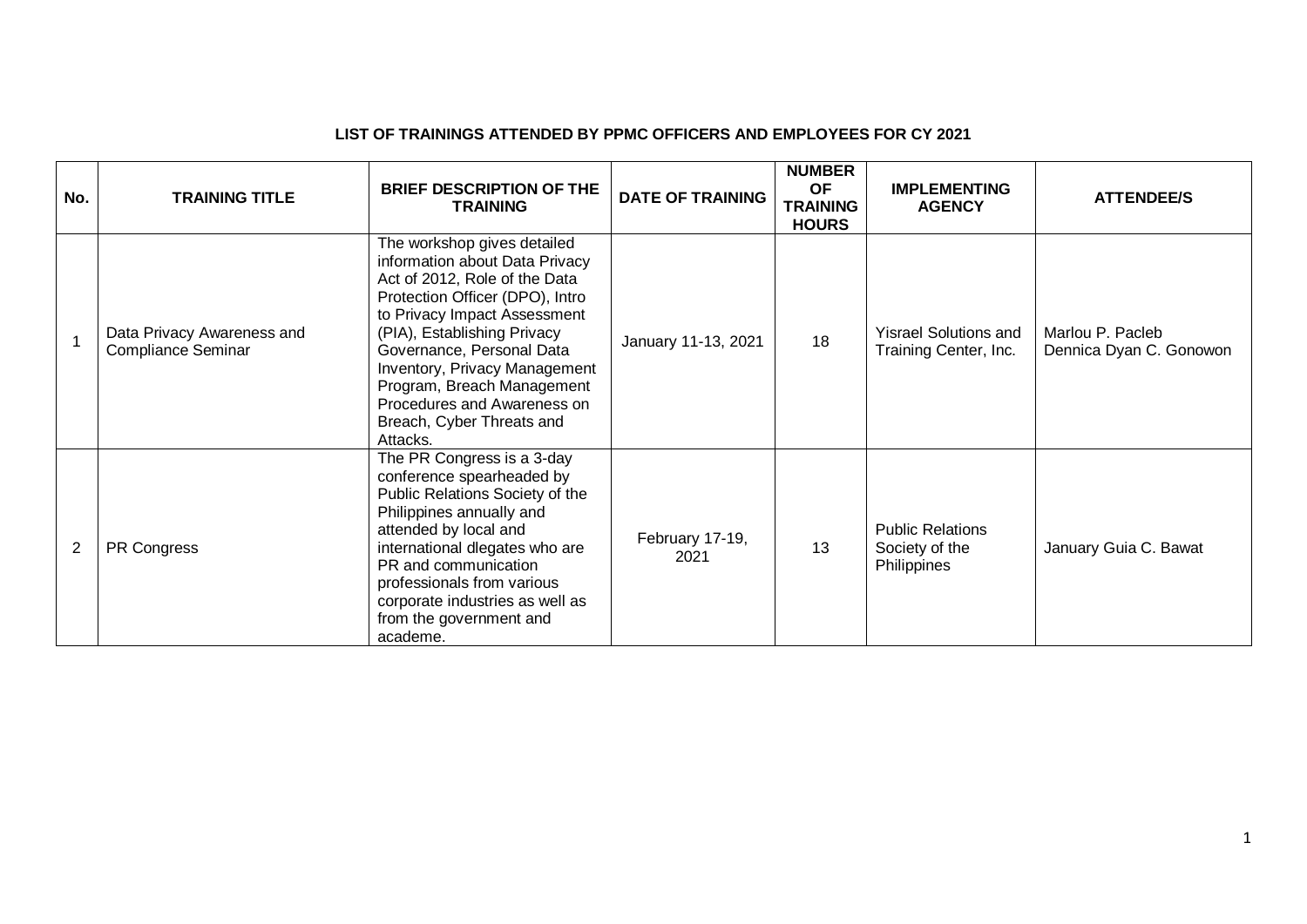| 3              | Training Workshop on Data Privacy<br>Act            | Online Training on Republic Act<br>No. 10173, otherwise known as<br>the Data Privacy Act (DPA) of<br>2012, and Privacy Impact<br>Assessment (PIA)                                                                                            | February 16, 2021 | 5              | PPMC in coordination<br>with National Privacy<br>Commission | Lastina L. Baguya<br>Arlyn P. Tan<br>January Guia C. Bawat<br>Marlou P. Pacleb<br>Dennica Dyan C. Gonowon<br>Mary Jane B. Carlos<br>Jaime Joseph E. Bautista<br>Florante E. Panit<br>Josefa Catherine T. Bada<br>Anthony C. Hidalgo<br>Cerila A. Corpuz<br>Rene J. Difuntorum<br>Epifanio C. Balangue<br>Manuel Raphael H. Ortega<br>Maria Victoria Redempta de<br>Guzman-Soriano<br>Charlotte C. Bandolin<br>Michelle A. Subala<br>Iñigo T. Balagot |
|----------------|-----------------------------------------------------|----------------------------------------------------------------------------------------------------------------------------------------------------------------------------------------------------------------------------------------------|-------------------|----------------|-------------------------------------------------------------|------------------------------------------------------------------------------------------------------------------------------------------------------------------------------------------------------------------------------------------------------------------------------------------------------------------------------------------------------------------------------------------------------------------------------------------------------|
| $\overline{4}$ | Orientation on PPMC's Performance<br>Scorecard      | This online orientation provided<br>awareness of PPMC's targets<br>for CY2021. It also provided<br>awareness of employees'<br>respective deliverables in<br>relation to the performance<br>targets.                                          | March 29, 2021    | $\overline{2}$ | Poro Point<br>Management<br>Corporation                     | All Employees                                                                                                                                                                                                                                                                                                                                                                                                                                        |
| 5              | Webinar on Basic Records and<br>Archives Management | The seminar-workshop is<br>designed to provide government<br>personnel with the knowledge<br>and skills needed in<br>implementing required standard<br>policies on records creation and<br>control, maintenance and use,<br>and disposition. | April 12-16, 2021 | 20             | National Archives of<br>the Philippines                     | Michelle A. Subala<br>Cristine T. Lopico                                                                                                                                                                                                                                                                                                                                                                                                             |
| 6              | <b>Automotive Battery Servicing</b>                 | The course provides participants<br>with knowledge on automotive<br>battery servicing.                                                                                                                                                       | April 14-23, 2021 | 16             | <b>TESDA Online</b><br>Program                              | Jovito A. Valido<br>Danilo G. Saremiento                                                                                                                                                                                                                                                                                                                                                                                                             |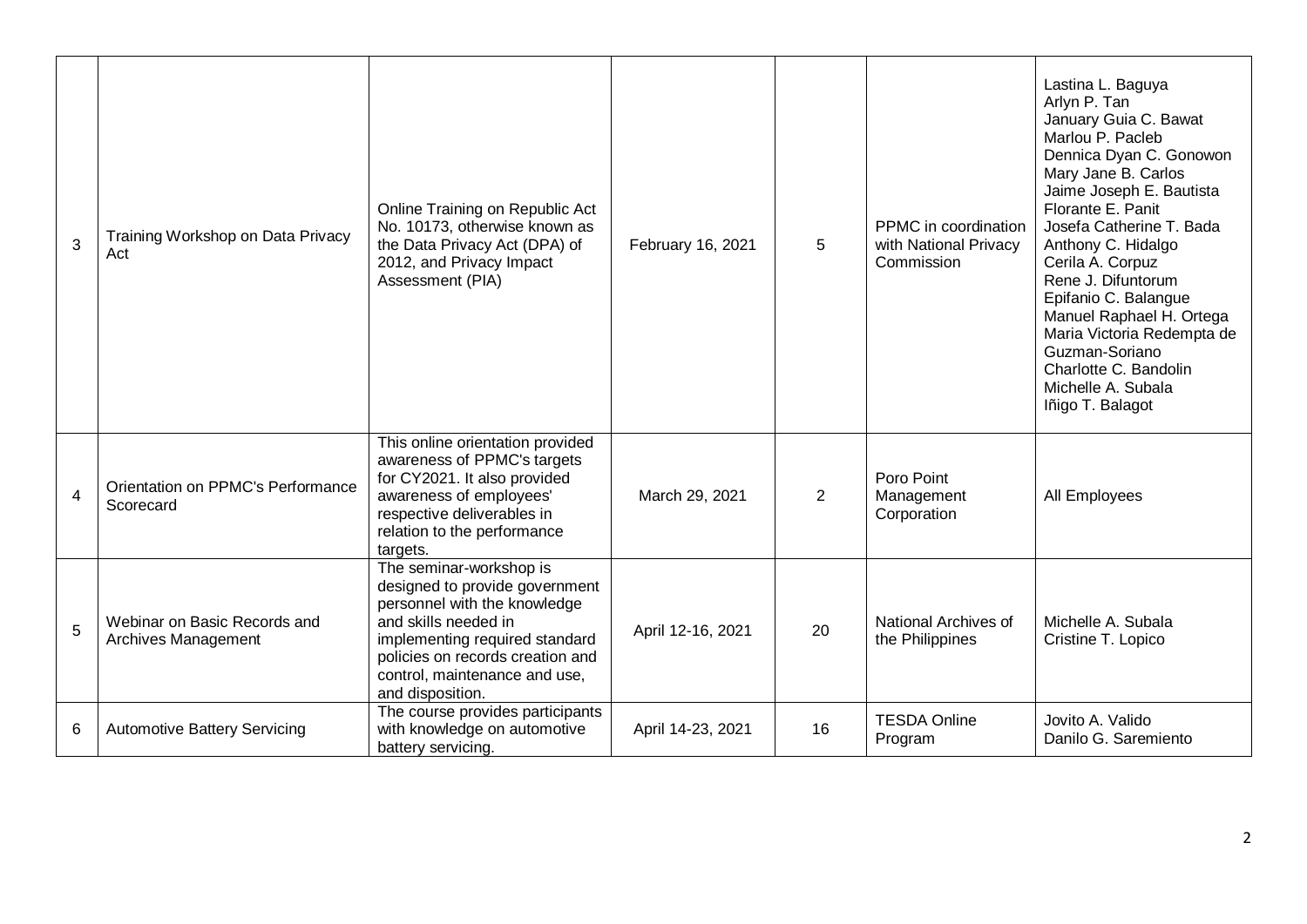| $\overline{7}$ | Housekeeping NC II                                                             | The course deals with the skills<br>and knowledge required to<br>provide housekeeping services<br>to guests within the tourism<br>industry.                                                                                                                                                                                                                   | April 14-23, 2021 | 16             | <b>TESDA Online</b><br>Program                                                         | Norie V. Dequito                                                                                                                                                                    |
|----------------|--------------------------------------------------------------------------------|---------------------------------------------------------------------------------------------------------------------------------------------------------------------------------------------------------------------------------------------------------------------------------------------------------------------------------------------------------------|-------------------|----------------|----------------------------------------------------------------------------------------|-------------------------------------------------------------------------------------------------------------------------------------------------------------------------------------|
| 8              | PhilHealth Virtual Employers' Forum                                            | This online forum provides<br>updates om PhilHealth's<br>policies.                                                                                                                                                                                                                                                                                            | April 15, 2021    | 4              | Philippine Health<br>Insurance<br>Corporation                                          | Charlotte C. Bandolin<br>Harry Jose J. Gatchalian<br>Joanne P. Macagba<br>Victoria Chloe V. Pulanco                                                                                 |
| 9              | Online Workshop on Republic Act<br>No. 10752 (Right of Way Acquisition<br>Law) | Republic Act No. 10752 is an<br>act facilitating the acquisition of<br>the Right-of-Way, site or<br>location for National<br>Government Infrastructure<br>Projects.                                                                                                                                                                                           | April 26-27, 2021 | 8              | <b>Bases Conversion</b><br>and Development<br>Authority                                | Cerila A. Corpuz<br>Saturnino L. Buccat, Jr.                                                                                                                                        |
| 10             | Webinar on Alternative Dispute<br>Resolution                                   | The webinar provides the<br>necessary briefing/orientation on<br>the legal/policy/procedural<br>framework of Alternative Dispute<br>Resolution in the country and in<br>the government.                                                                                                                                                                       | April 30, 2021    | $\overline{7}$ | Policy, Compliance<br>and Monitoring<br>Service Office of the<br>Department of Justice | Atty. Felix S. Racadio<br>Marlou P. Pacleb<br>Eliza M. Maconocido<br>Anne Jubilee G. Malingan                                                                                       |
| 11             | 1st Monitoring and Evaluation Forum                                            | This forum is the expanded<br>version of the Annual Regional<br>Project Monitoring and<br><b>Evaluation System (RPMES)</b><br>Conference which aims to<br>gather and provide a venue for<br>the continuing and meaningful<br>exchange of ideas, experiences,<br>and lessons among Monitoring<br>and Evaluation practitioners and<br>Stakeholders in Region I. | May 4-6, 2021     | 20             | Regional<br><b>Development Council</b><br>- Ilocos Region                              | Josefa Catherine T. Bada<br>Eliza M. Maconocido<br>Abigail Q. Peralta                                                                                                               |
| 12             | Training on Philippine Bidding<br><b>Documents</b>                             | Discussion of the simplified<br>procedures for the preparation<br>of the sixth (6th) edition of the<br><b>Philippine Bidding Documents</b><br>for the Procurement of Goods<br>and Infrastructure Projects and<br>the fifth (5th) edition of the<br><b>Philippine Bidding Documents</b><br>for the procurement of<br>consulting services.                      | May 11-12, 2021   | 12             | <b>SCCE Training</b><br>Center                                                         | Mary Jane B. Carlos<br>Mennen C. Mendoza<br>Franklin C. Villareal<br>Lastina L. Baguya<br>Leo G. Mayaen<br>Charlotte C. Bandolin<br>Michelle A. Subala<br>Victoria Chloe V. Pulanco |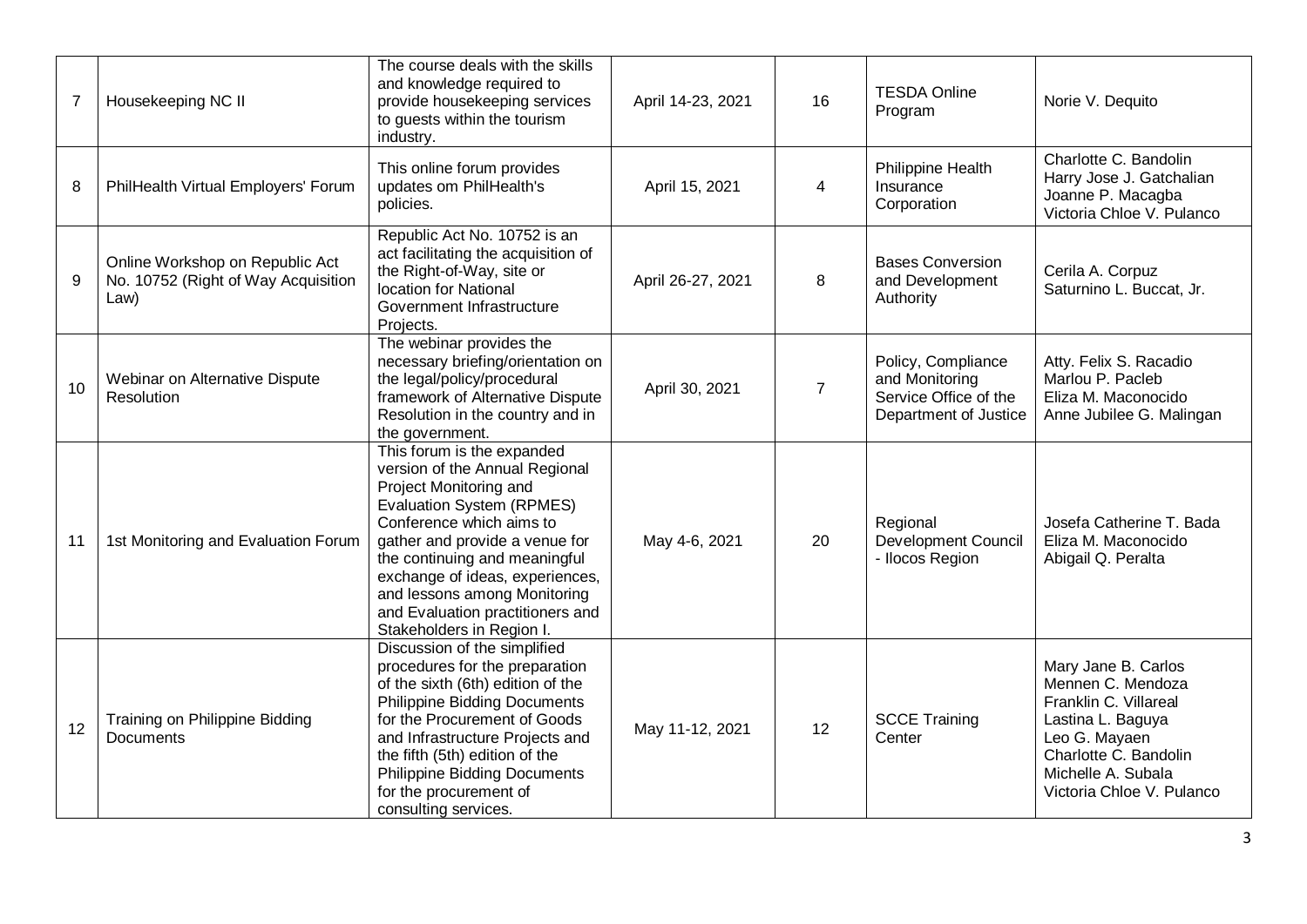| 13 | Webinar entitled, Gearing Towards<br>the Better Normal: Upholding<br>Organizational Excellence Amid<br>COVID-19 Crisis                                            | This webinar discussed the<br>following topics:<br>- Background on Philippine<br><b>Quality Award</b><br>- Sharing of Best Practices by<br>Landbank and Philippine Heart<br>Center (Recipients of Philippine<br><b>Quality Award Recognition)</b>                                                                               | May 14, 2021    | $\overline{4}$ | Governance<br>Commission for<br>GOCCs and<br>Department of Trade<br>and Industry | Josefa Catherine T. Bada<br>Cerila A. Corpuz<br>Marlou P. Pacleb<br>Eliza M. Maconocido<br>Marc Lawrence P. Aquino                                                         |
|----|-------------------------------------------------------------------------------------------------------------------------------------------------------------------|---------------------------------------------------------------------------------------------------------------------------------------------------------------------------------------------------------------------------------------------------------------------------------------------------------------------------------|-----------------|----------------|----------------------------------------------------------------------------------|----------------------------------------------------------------------------------------------------------------------------------------------------------------------------|
| 14 | <b>Training on Procurement Planning</b><br>and Preparation of the Project<br>Procurement Management Plan<br>(PPMP) and Annual Procurement<br>Plan (APP)           | This training-workshop provides<br>guidelines in planning towards<br>an effective and efficient<br>procurement activity.                                                                                                                                                                                                        | May 20-21, 2021 | 12             | <b>SCCE Training</b><br>Center                                                   | Anthony C. Hidalgo                                                                                                                                                         |
| 15 | Webinar on Social Media Marketing                                                                                                                                 | This webinar heighten brand<br>awareness, increase social<br>community size, accurately<br>target audiences, strengthen<br>engagement strategies for<br>increase brand loyalty, increase<br>customer satisfaction and<br>positive brand perception and<br>convert social followers into<br>qualified leads and new<br>business. | May 27, 2021    | $\overline{4}$ | <b>Limitless Power</b><br>Coach Training and<br>Consultancy, Inc.                | January Guia C. Bawat<br>George Victor S. Pasig<br>Manuel Raphael H. Ortega                                                                                                |
| 16 | Training on R.A. 9184 Government<br>Procurement Reform Act (8th<br>Edition) and its 2016 Revised<br>Implementing Rules and Regulation                             | All procurements by government<br>are covered by Republic Act No.<br>9184, otherwise known as the<br><b>Government Procurement</b><br>Reform Act. The latest is the 8th<br>Edition.                                                                                                                                             | May 27-28, 2021 | 12             | <b>SCCE Training</b><br>Center                                                   | Maria Victoria Redempta<br>DG-Soriano<br>Cerila A. Corpuz<br>Lastina L. Baguya<br>Leo G. Mayaen<br>Charlotte C. Bandolin<br>Carlo S. Escalona<br>Victoria Chloe V. Pulanco |
| 17 | Training on Preparation of the<br><b>Procurement Monitoring Report</b><br>(PMR) and Agency Procurement<br><b>Compliance and Performance</b><br>Indicators (APCPI) | Monitoring the existing system<br>towards maintaining the<br>strengths of the Procuring<br>Entity's procurement process<br>and addressing the different<br>procurement challenges                                                                                                                                               | June 3-4, 2021  | 12             | <b>SCCE Training</b><br>Center                                                   | Maria Victoria Redempta<br>DG-Soriano<br>Charlotte C. Bandolin<br>Carlo S. Escalona                                                                                        |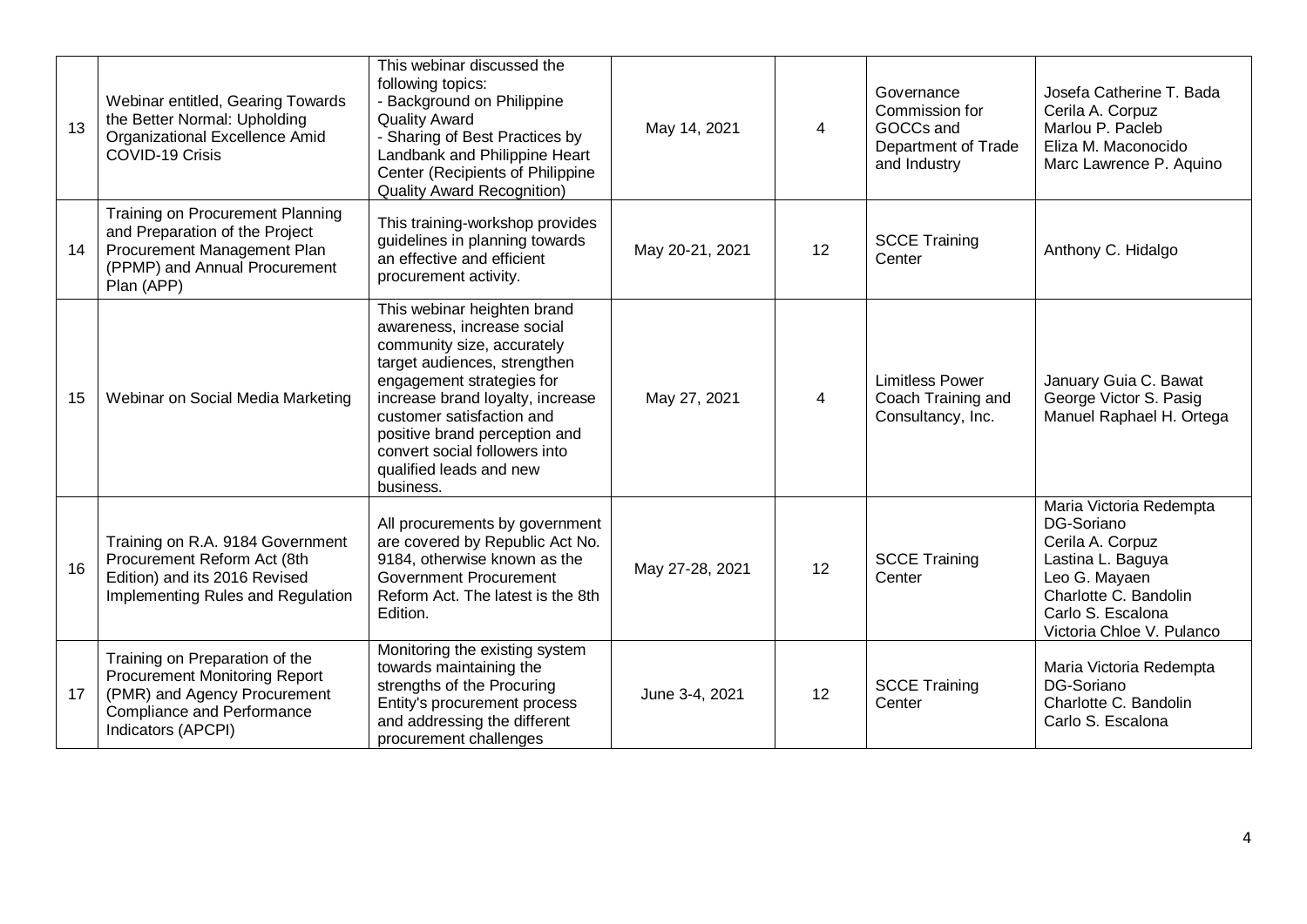| 18 | Webinar on Virtual Event Hosting                                                                      | The webinar provides<br>knowledge on effective hosting,<br>technical preparations and how<br>to engage audiences when                                                                                                                                                                                                                   | June 22, 2021    | 4              | People Management<br>Association of the<br>Philippines     | Charlotte C. Bandolin<br>Lastina L. Baguya<br>January Guia C. Bawat<br>George Victor S. Pasig                                           |
|----|-------------------------------------------------------------------------------------------------------|-----------------------------------------------------------------------------------------------------------------------------------------------------------------------------------------------------------------------------------------------------------------------------------------------------------------------------------------|------------------|----------------|------------------------------------------------------------|-----------------------------------------------------------------------------------------------------------------------------------------|
|    |                                                                                                       | hosting virtual events.                                                                                                                                                                                                                                                                                                                 |                  |                |                                                            | Manuel Raphael H. Ortega<br>Dennica Dyan C. Gonowon                                                                                     |
| 19 | Training on Contract Implementation<br>and Administration                                             | This training-workshop provides<br>guidelines towards a successful<br>contract implementation.                                                                                                                                                                                                                                          | June 24-25, 2021 | 12             | <b>SCCE Training</b><br>Center                             | Josefa Catherine T. Bada<br>Cerila A. Corpuz<br>Marc Lawrence P. Aquino<br>Lastina L. Baguya<br>Anthony C. Hidalgo                      |
| 20 | Virtual Freedom of Information (FOI)<br>Hangouts for Receiving Officers and<br><b>Decision Makers</b> | The training provides updates in<br>the status of implementation of<br>the Executive Order No. 2, s.<br>2016; to roll-out the latest and<br>updated features of the eFOI<br>portal; and to present the criteria<br>for the 2021 FOI Awards.                                                                                             | June 25, 2021    | 3              | Presidential<br>Communications<br><b>Operations Office</b> | Michelle A. Subala<br>Dennica Dyan C. Gonowon<br>Cristine T. Lopico                                                                     |
| 21 | Episode 7 and 8 of the Alternative<br>Dispute Resolution (ADR) Webinar<br><b>Series</b>               | The webinar provides the<br>necessary briefing/orientation on<br>the legal/policy/procedural<br>framework of Alternative Dispute<br>Resolution in the country and in<br>the government.                                                                                                                                                 | June 29, 2021    | $\overline{7}$ | Department of Justice                                      | Marlou P. Pacleb<br>Dennica Dyan C. Gonowon<br>Josefa Catherine T. Bada<br>Eliza M. Maconocido<br>George Victor S. Pasig                |
| 22 | Webinar on RA 9160 of the Anti-<br>Money Laundering Act                                               | RA 9160 also known as the<br>"Anti-Money Laundering Act of<br>2001" is an act defining the<br>crime of money laundering,<br>providing penalties therefore<br>and for other purposes.                                                                                                                                                    | July 6, 2021     | $\overline{2}$ | Landbank of the<br>Philippines                             | Franklin C. Villareal                                                                                                                   |
| 23 | Webinar on Philippine Bidding<br>Documents                                                            | Discussion of the simplified<br>procedures for the preparation<br>of the sixth (6th) edition of the<br><b>Philippine Bidding Documents</b><br>for the Procurement of Goods<br>and Infrastructure Projects and<br>the fifth (5th) edition of the<br><b>Philippine Bidding Documents</b><br>for the procurement of<br>consulting services | July 6-7, 2021   | 12             | <b>SCCE Training</b><br>Center                             | Josefa Catherine T. Bada<br>Marlou P. Pacleb<br>Eliza M. Maconocido<br>Cerila A. Corpuz<br>Marc Lawrence P. Aquino<br>Carlo S. Escalona |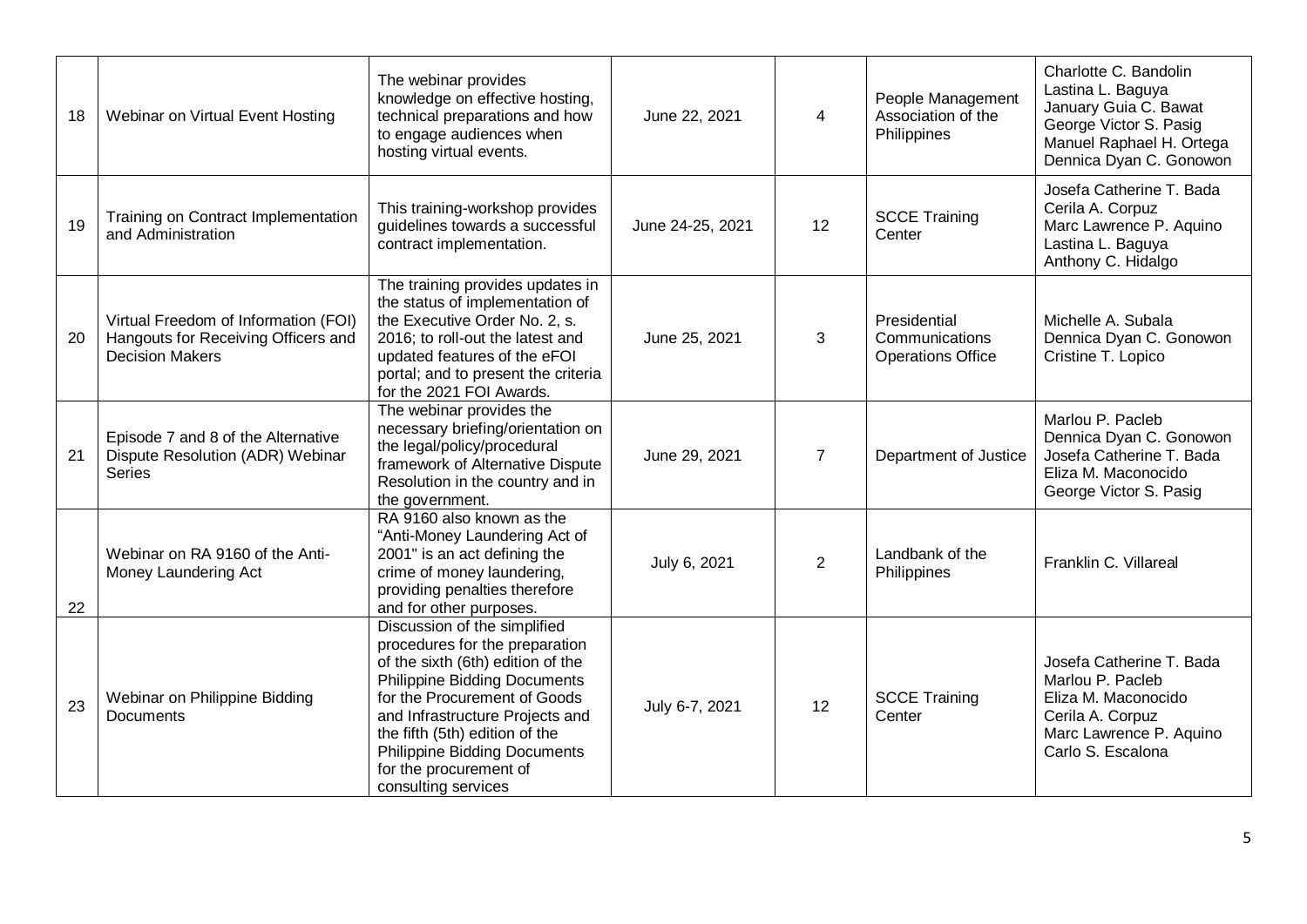| 24 | Webinar 4: Beyond Attribution: Use<br>of the HGDG to mainstream GAD<br>elements in the Project Development<br>Cycle | This learning session focused<br>on the use of HGDG to integrate<br>GAD elements in the programs<br>and projects of government<br>agencies. It also underscores<br>how the results of HGDG are<br>applied in preparing the GAD<br>Plan and Budget and GAD<br>Accomplishment Report and<br>identifying strategies to address<br>the gaps or missing elements.<br>The session hopes to make its<br>participants internalize the<br>importance of HGDG in the<br>gender-responsive project<br>development cycle and realize<br>that applying HGDG as a tool<br>significantly influences the rest<br>of the agencies'<br>processes/programs to be<br>gender-responsive. | August 18, 2021                    | $\overline{4}$ | Philippine<br>Commission on<br>Women                                                              | Maria Victoria Redempta<br>DG-Soriano<br>Josefa Catherine T. Bada<br>Cerila A. Corpuz<br>Eliza M. Maconocido<br>Marc Lawrence P. Aquino<br>Charlotte C. Bandolun<br>Lastina L. Baguya<br>Harry Jose J. Gatchalian<br>Michelle A. Subala |
|----|---------------------------------------------------------------------------------------------------------------------|---------------------------------------------------------------------------------------------------------------------------------------------------------------------------------------------------------------------------------------------------------------------------------------------------------------------------------------------------------------------------------------------------------------------------------------------------------------------------------------------------------------------------------------------------------------------------------------------------------------------------------------------------------------------|------------------------------------|----------------|---------------------------------------------------------------------------------------------------|-----------------------------------------------------------------------------------------------------------------------------------------------------------------------------------------------------------------------------------------|
| 25 | <b>Managing Records Disposition</b><br>Program: Standards and Best<br>Practices                                     | The training and seminar is<br>designed to increase the<br>awareness and enhance the<br>competence of participants of a<br>sound records disposition<br>practices and proper<br>identification and preservation of<br>permanent records with<br>reference to the relevant records<br>retention schedule and disposal<br>authority.                                                                                                                                                                                                                                                                                                                                  | September 15-17,<br>2021           | 20             | <b>Government Records</b><br><b>Officers' Association</b><br>of the Philippines                   | Michelle A. Subala                                                                                                                                                                                                                      |
| 26 | Philippine Quality Award (PQA)<br><b>Assessors Preparatory Course E-</b><br>Learning Program                        | The PQA Framework is an<br>integrated quality management<br>tool for total organizational<br>excellence based on the US<br><b>Baldrige Performance</b><br>Excellence. The backbone of<br>the program is the PQA<br>assessors who will provide their<br>skills, time and expertise in the<br>assessment process that serves<br>as the basis for the Award.                                                                                                                                                                                                                                                                                                           | September 13, 15,<br>17, 20 and 22 | 40             | Department of Trade<br>and Industry and<br><b>Philippine Quality</b><br>Award Foundation,<br>Inc. | Maria Victoria Redempta de<br>Guzman-Soriano<br>Josefa Catherine T. Bada                                                                                                                                                                |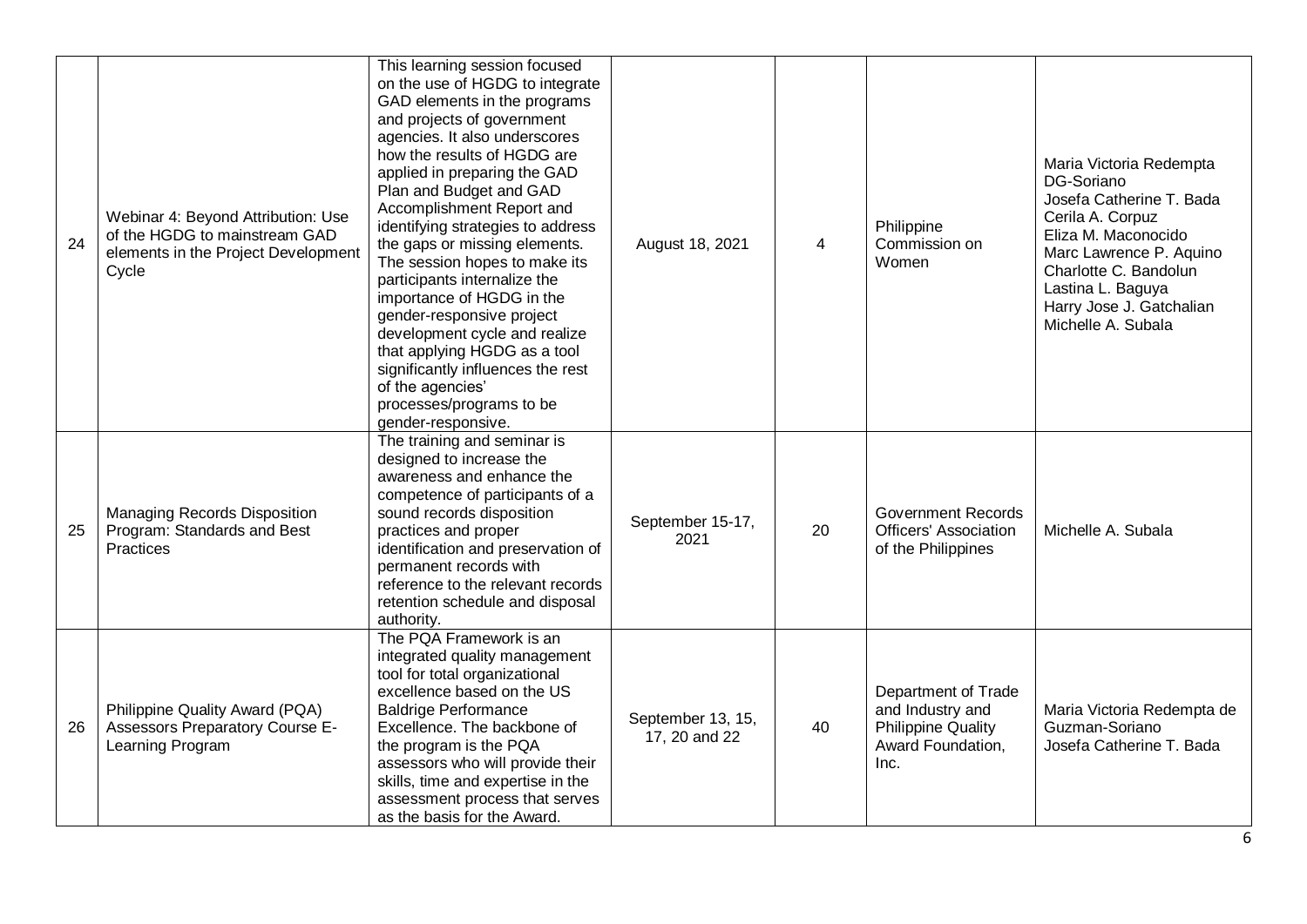| 27 | Online Training on the Harmonized<br>Gender and Development<br>Guidelines (HGDG) for Project<br>Development | The training aims to capacitate<br>the participants on the use of<br>the HGDG as a tool in<br>assessing the gender-sensitivity<br>and responsiveness of the<br>programs and projects of<br>PPMC.                                                | October 4-5, 2021   | 16 | National Economic<br>and Development<br>Authority                               | Charlotte C. Bandolin<br>Lastina L. Baguya                                                                                                                                                                                                                                                                                                                                                                             |
|----|-------------------------------------------------------------------------------------------------------------|-------------------------------------------------------------------------------------------------------------------------------------------------------------------------------------------------------------------------------------------------|---------------------|----|---------------------------------------------------------------------------------|------------------------------------------------------------------------------------------------------------------------------------------------------------------------------------------------------------------------------------------------------------------------------------------------------------------------------------------------------------------------------------------------------------------------|
| 28 | <b>Providing Table Services</b>                                                                             | This course presents topics to<br>help you understand the duties<br>and responsibilities of waitstaff<br>or a food and beverage service<br>attendant.                                                                                           | October 7-15, 2021  | 16 | <b>TESDA</b>                                                                    | Norie V. Dequito                                                                                                                                                                                                                                                                                                                                                                                                       |
| 29 | Establishment of the Records<br>Management Program in the<br><b>Government Office</b>                       | This 3-day activity os designed<br>to provide government<br>personnel the knowledge and<br>skills in implementing required<br>standard policies in records<br>management and proper<br>identification and preservation of<br>permanent records. | October 27-29, 2021 | 20 | <b>Government Records</b><br><b>Officers' Association</b><br>of the Philippines | Michelle A. Subala                                                                                                                                                                                                                                                                                                                                                                                                     |
| 30 | Re-echo Training on Basic Records<br>Records and Archives Management                                        | <b>Enhancement of Basic</b><br>Workplace Competencies to<br>include Learning and<br>Development on Records<br>Management                                                                                                                        | November 5, 2021    | 2  | Poro Point<br>Management<br>Corporation                                         | <b>Records and Document</b><br>Custodians                                                                                                                                                                                                                                                                                                                                                                              |
| 31 | ISO 14001:2015 Awareness<br>Training                                                                        | This course helps participants to<br>understand the ISO 14001:2015<br><b>Environmental Management</b><br>System (EMS) requirements.                                                                                                             | December 16, 2021   | 8  | <b>Macro Vision</b><br>Consultancy                                              | Maria Victoria Redempta de<br>Guzman-Soriano<br>Charlotte C. Bandolin<br>Dennica Dyan C. Gonowon<br>Harry Jose J. Gatchalian<br>Michelle A. Subala<br>Joanne P. Macagba<br>Manuel Raphael H. Ortega<br>Abigail Q. Peralta<br>Florante E. Panit<br>Cristine L. Oloresisimo<br>Cerila A. Corpuz<br>Mary Jane B. Ramos<br>Lastina L. Baguya<br>Ronelle F. Gathcalian<br>Victoria Chloe V. Pulanco<br>Epifanio C. Balangue |